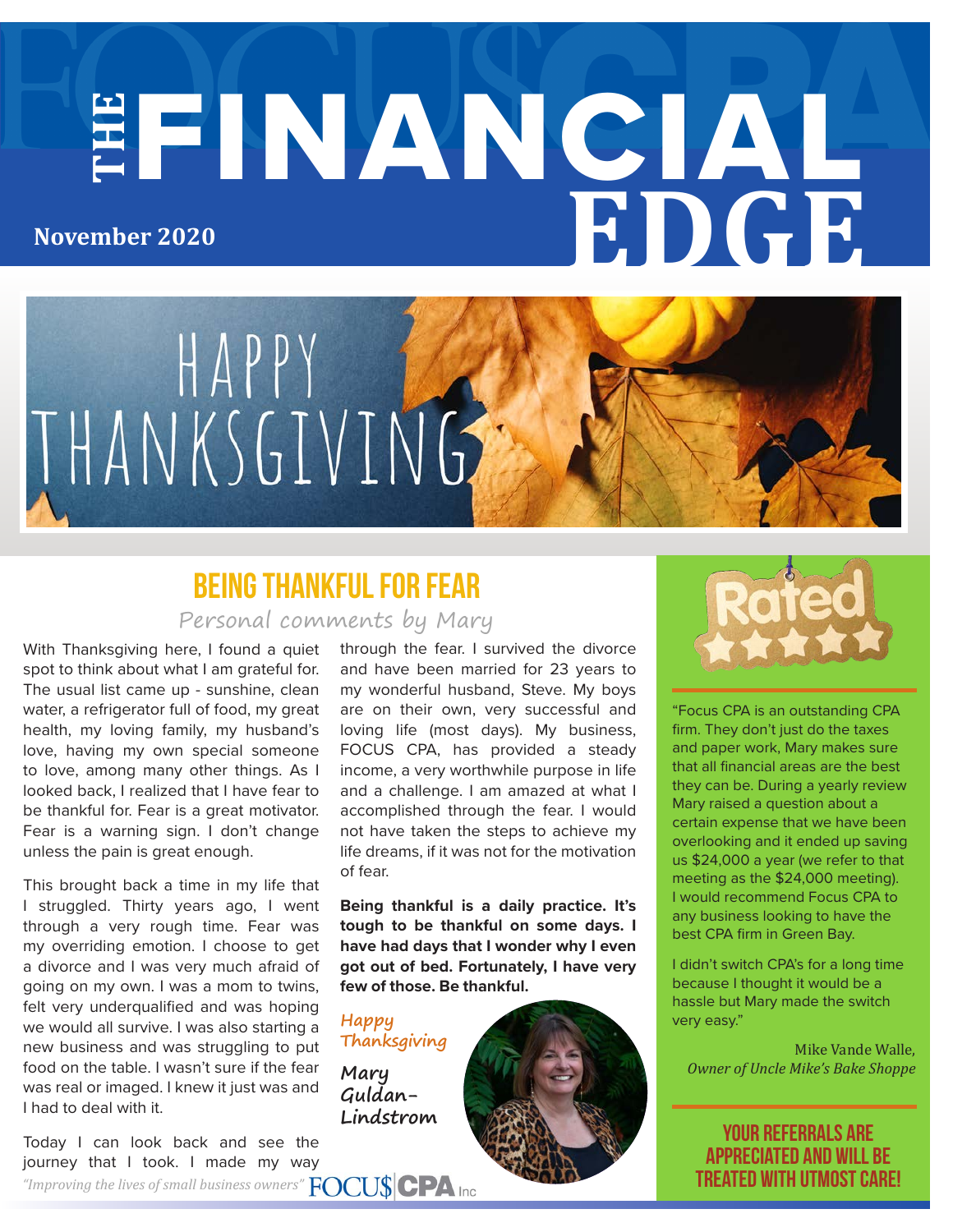# FOCU\$CPA Inc



Pages: 130 | Published: 2010

**TITLE:** The Gifts of Imperfection **AUTHOR:** Brene Brown PhD, L.M.S.W. **TOPIC:** Self-Empowerment **EASY TO READ:** \$\$\$\$\$ (5 out of 5 dollars)

**APPLICABLE TO SMALL BUSINESS:** \$\$\$\$\$ (5 out of 5 dollars)

**Summary:** The author describes 10 quideposts to living a wholehearted life. It provides a guide to move from being what everyone expects to becoming your unique fully capable self, warts and all.

**My recommendation:** Very uplifting. The book contains many personal stories on her journey. Being a business owner, it provides a guide to releasee my uniqueness to help others and thoroughly enjoy my life. Very thought provoking and eye opening.



w York Times Best Seller with Over 2 Million C



## **Get Ready for Year End reporting**

**By Mary Guldan-Lindstrom CPA**

#### *Year End is right around the corner, are you ready for it?*

#### **EMPLOYEE REPORTING**

Certain employee benefits need to be included and reported on W2s. May need to provide this information no later than December 31, 2020 to be properly reported. Here is a list of the common ones.

- Group term insurance over \$50,000 is taxable. Refer to the IRS table for the amount to include.
- Personal use portion of a company vehicle is taxable income. This requires another IRS tax calculation. Contact us if you need a worksheet.
- Health Savings Account contributions made by the employer.
- S-corporation shareholder (and family members) health insurance premiums are included in taxable wages
- New this year COVID-19 wages that qualified for tax credits are to be reported separately

#### **CONTRACTORS AND VENDORS REPORTING**

Beginning with the tax year **2020**, businesses will be required to file Form **1099**-NEC (non- employee compensation) to report payments for services of \$600 or more to independent contractors. For rent paid to an individual or LLC you will still be filing Form 1099MISC. Now is a great time to review your 2020 payments and obtain the vendor's legal name and tax ID. Use form W9 so you can properly report this income. *Penalties for not filing 1099's range from \$50 per form up to \$550 per return, with no limitation.*

Both Year End wage statements and 1099 reports are due to the IRS by January 31, 2021.

Contact our office at **920-351-4842** if you need assistance.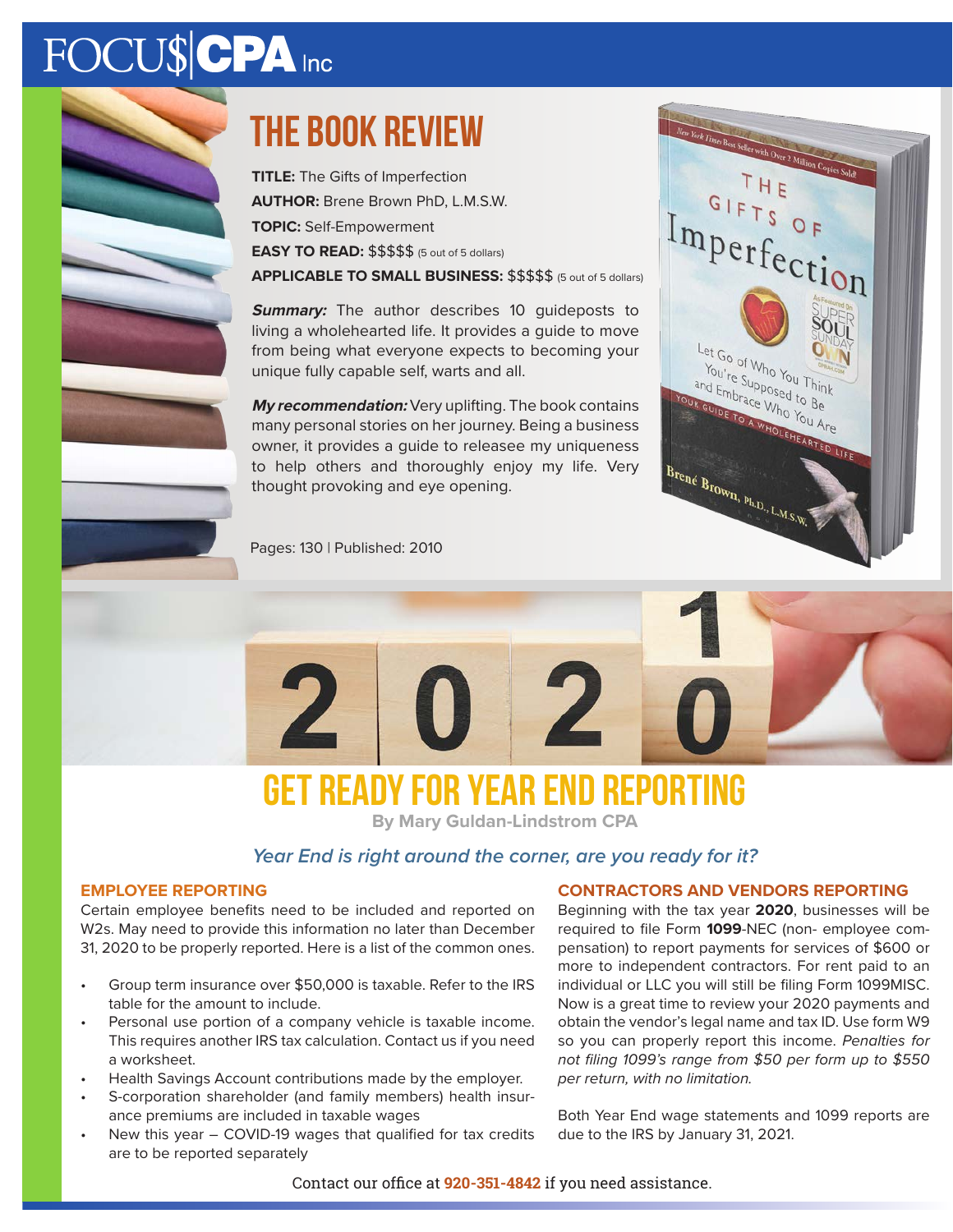

# **Giving to Charity - Guidelines**

**By Mary Guldan-Lindstrom CPA**

This time of year, I think of charitable giving. This is challenging at a time when more people are in need of assistance but fewer are in a financial position to be able to provide it. I encourage you to think of others if you are in a position to give. However, I want you to give wisely, thus here's some guidelines to assist you.

#### **FIRST WHY DONATE? THE BENEFITS OF GIVING TO A CHARITY**

Donating money can make you feel better. It is empowering to share with others. The act of giving money, seems to activate the "attraction of money" principle. The more I give, the more I, subconsciously, work to replace it, so I can give more. It clearly supports the feeling of abundance, rather than scarcity. It changes the focus from what you don't have to what you can give. If you decide to donate, learn more about the nonprofit.

#### **ARE THEY TRULY A CHARITABLE ORGANIZATION?**

First verify that they are approved by the IRS as a designated charity that can receive tax deductible donations. Go to **irs.gov/charities-non-profits/tax-exempt-organization-search** to see if your charity has this designation. Religious organization and churches are automatically considered tax-exempt.

#### **DO THEY FUND WORTHWHILE PROGRAMS?**

Let's look at their annual tax return. Every IRS approved nonprofit is required by law to file an annual tax return, Form 990, and that return is available to the public. Here are two websites that will provide information for free - www.guidestar.org or www.charitynavigator.org. Here's what I would look for:

- On 990 page 2 the charity's supports accomplishments in the different program they operate and how much they spent on that program.
- Form 990 page 7 & 8 will tell you the salaries paid to key executives and board members.
- Form 990 page 10. Look to the bottom of the page for the total spent in 3 areas – program, management and fund raising. The more to program expenses the better.
- Another option is to volunteer and learn more about the organization first hand.

#### **WILL THE DONATION PROVIDE YOU A TAX BENEFIT?**

Charitable donations are tax deductible; however, they may not provide a tax benefit. In 2020 you can deduct up to \$300 of cash donations without having to itemize. The other option is to itemize your deductions. To provide a benefit your itemized deduction consisting of state taxes, mortgage interest and donations need to exceed your standard deduction. State taxes are limited to \$10,000. The standard deduction for \$24,800 married filing joint and \$12,400 for single. There are some tax planning options such as pay two years every other year or if you have a major windfall consider funding a donor advised fund.

#### **BEWARE OF FRAUD**

Charity scams are sadly common; after high-profile disasters, there are often reports of fraudulent charities seeking to take advantage of those who want to help. By checking the IRS site to confirm their existence, then looking at the annual tax return to determine how much actually goes toward the programs you can improve the quality of help that you are donating for.

**Special Offer Take control & Plan for this year's income**

#### **LET'S MEET TO FINE TUNE YOUR TAX STRATEGY.**

If you earn profits, you pay taxes. Avoid surprises, especially ones that cost money and learn how you can pay less.

Contact Jodi to set up a Tax Planning Meeting:

920-351-4842 jodi@focus-cpa.com

*"Improving the lives of small business owners"*